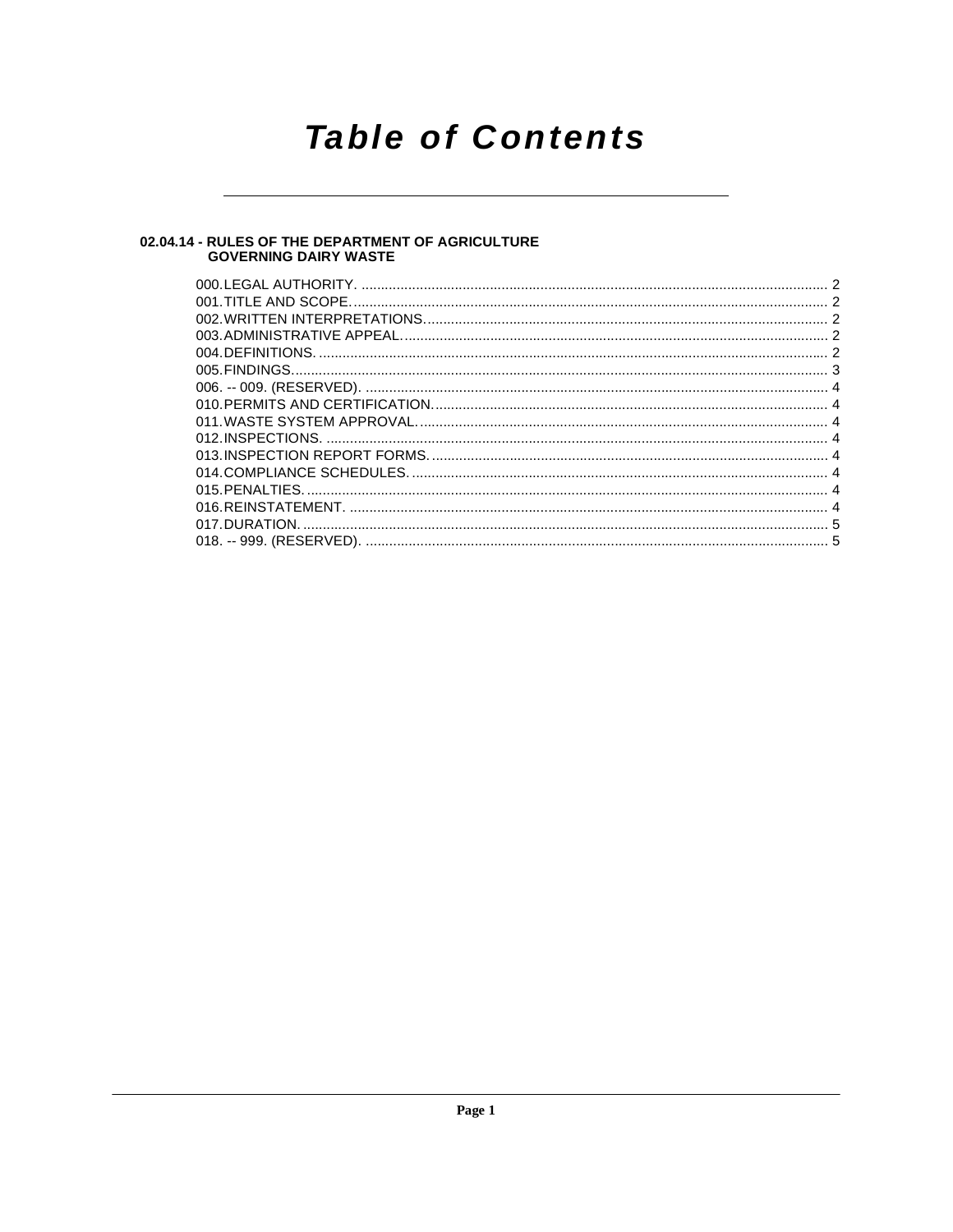#### **IDAPA 02 TITLE 04 Chapter 14**

#### **02.04.14 - RULES OF THE DEPARTMENT OF AGRICULTURE GOVERNING DAIRY WASTE**

#### <span id="page-1-1"></span><span id="page-1-0"></span>**000. LEGAL AUTHORITY.**

<span id="page-1-8"></span><span id="page-1-5"></span><span id="page-1-4"></span><span id="page-1-3"></span><span id="page-1-2"></span>**001. TITLE AND SCOPE. 01.** Title. The title of this chapter is "Rules of the Department of Agriculture Governing Dairy Waste".  $(3-20-97)$ **02. Scope**. This chapter has the following scope: These rules shall govern the design, function and management practices of dairy waste systems. The official citation of this chapter is IDAPA 02.04.14.000 et seq. For<br>(3-20-97) example, this section's citation is IDAPA 02.04.14.001. example, this section's citation is IDAPA 02.04.14.001. **002. WRITTEN INTERPRETATIONS.** There are no written interpretations of these rules. (3-20-97) **003. ADMINISTRATIVE APPEAL.** Hearing and appeal rights are set forth in Title 67, Chapter 52, Idaho Code. There is no provision for administrative appeal before the Department of Agriculture under these rules. (3-20-97) **004. DEFINITIONS.** The following definitions shall apply in the interpretation and enforcement of this chapter: (3-20-97) **01. Certified Planner**. A person who has completed nutrient management certification in accordance with the Nutrient Management Standard and is approved by the department. (4-5-00) **02. Dairy Farm**. A place or premise where one (1) or more milking cows, sheep, or goats are kept, and from which all or a portion of the milk produced thereon is delivered, sold or offered for sale. (3-20-97) **03. Department**. The Idaho Department of Agriculture. (3-20-97) **04. Director**. The Director of the Idaho Department of Agriculture. (3-20-97) **05. Discharge Violation**. A practice or facility condition which has caused an unauthorized release of livestock waste into surface, ground water, or beyond the dairy farm's property boundaries or beyond the property boundary of any facility operated by the producer. Contract manure haulers, producers and other persons who haul livestock waste beyond the producer's property boundaries are responsible for releases of livestock waste between the property boundaries of the producer and the property boundaries at the point of application. (3-19-99) property boundaries of the producer and the property boundaries at the point of application.

<span id="page-1-12"></span><span id="page-1-11"></span><span id="page-1-10"></span><span id="page-1-9"></span><span id="page-1-7"></span><span id="page-1-6"></span>**06.** Farm Certification. A permit issued by the Department allowing the sale of manufacture grade (3-20-97) milk. (3-20-97)

<span id="page-1-13"></span>**07.** Fieldman. An individual qualified and approved by the Department to perform dairy farm inspections. (3-20-97) inspections. (3-20-97)

<span id="page-1-14"></span>**08. Idaho Waste Management Guidelines For Confined Feeding Operations**. A 1993 publication as amended in 1997 by the Idaho Department of Health and Welfare, Division of Environmental Quality which is hereby incorporated by reference. Copies of the guidelines are available at the Idaho Department of Agriculture, 2270 Old Penitentiary Road, Boise, Idaho 83712. (4-5-00)

<span id="page-1-15"></span>**09. Inspector**. A qualified, trained person employed by the Department to perform dairy farm inspections. (3-20-97)

This chapter is adopted under the legal authority of Title 37, Chapter 4, Idaho Code. (3-20-97)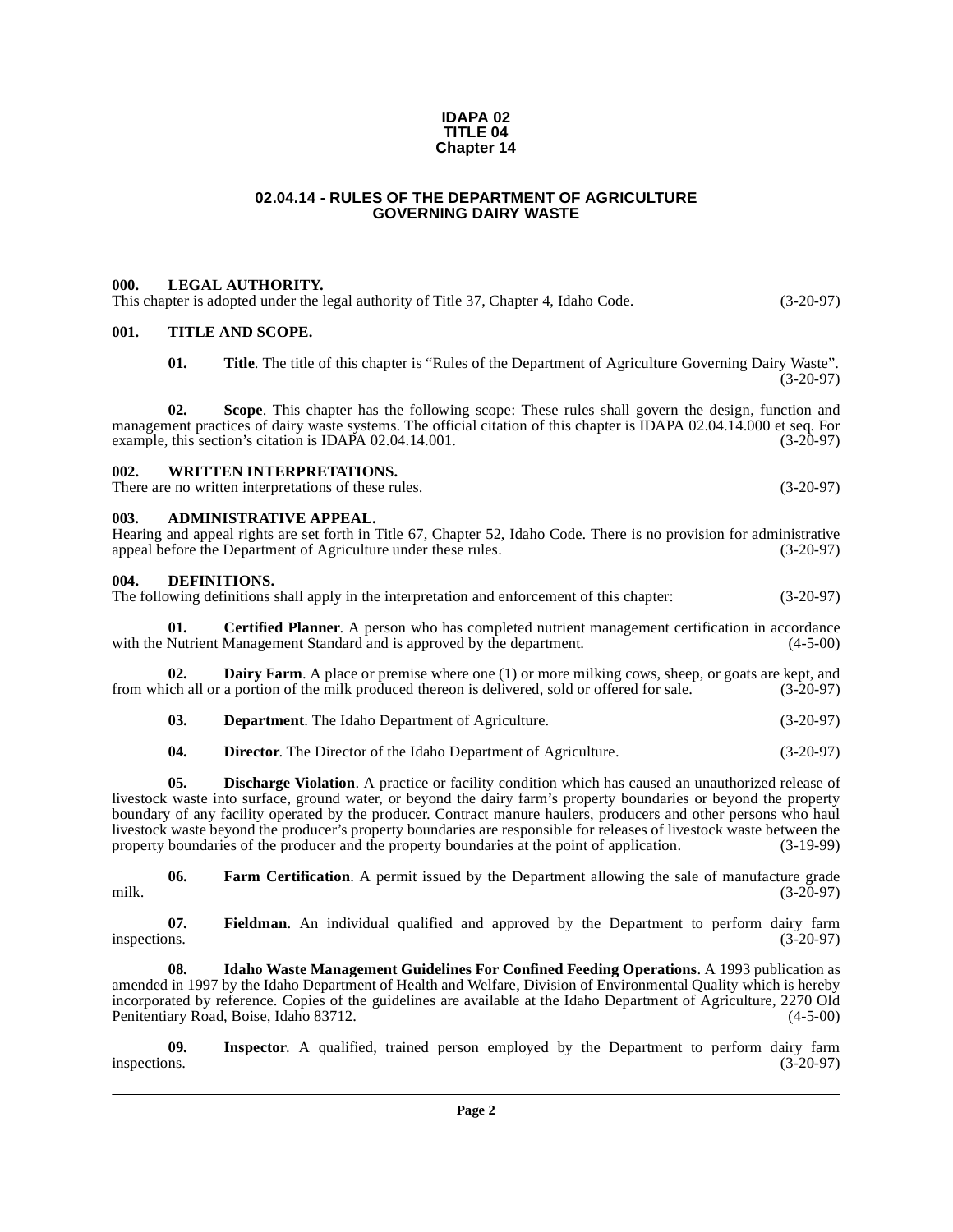<span id="page-2-2"></span>**10. Livestock**. For the purposes of these rules the term livestock shall include bovidae, suidae, equidae and other animals that are kept on or contiguous to a dairy farm and are owned or controlled by a dairy farm.

(3-19-99)

<span id="page-2-3"></span>**11. Livestock Waste**. Manure that may also contain bedding, spilled feed, water or soil. It also includes wastes not particularly associated with manure, such as milking center or washing wastes or milk, or livestock carcasses or parts thereof.  $(4-5-00)$ 

<span id="page-2-4"></span>**12. Manufacture Grade Milk**. Milk produced for processing into dairy products for human tion but not subject to Grade A requirements. (3-20-97) consumption but not subject to Grade A requirements.

<span id="page-2-5"></span>**13. Memorandum Of Understanding**. The October 1995 Idaho Dairy Pollution Prevention Initiative Memorandum of Understanding between the Environmental Protection Agency, Division of Environmental Quality, Idaho Department of Agriculture and the Idaho Dairymen's Association. The memorandum is hereby incorporated by reference and copies of the memorandum are available at the Idaho Department of Agriculture, 2270 Old Penitentiary Road, Boise, Idaho 83712 and through the Department of Administration, Office of Administrative Rules, located at 650 West State Street, Room 100, Boise, Idaho 83720.

<span id="page-2-7"></span>**14. Non-Compliance**. A practice or facility condition which will cause a discharge violation if left uncorrected or a condition on a dairy farm that does not meet the requirements of the Idaho Waste Management Guidelines for Confined Feeding Operations, the Nutrient Management Plan, Nutrient Management Standard, and Appendix 10D. (4-5-00) Appendix 10D.

<span id="page-2-6"></span>**15. Natural Resource Conservation Service Agricultural Waste Management Field Handbook Appendix 10D (Appendix 10D)**. A 1997 publication by USDA, NRCS which is hereby incorporated by reference. Copies of this publication are available at the Idaho Department of Agriculture, 2270 Old Penitentiary Road, Boise, Idaho 83712 and through the Idaho State Law Library, Supreme Court Building, 451 West State Street, Boise, Idaho 83720. (4-5-00)

<span id="page-2-8"></span>**16. Nutrient Management Plan (NMP)**. A plan prepared in conformance with the nutrient management standard or other equally protective standard approved by the department for managing the amount, source, placement, form, and timing of the land application of nutrients and soil amendments for plant production, and for minimizing the potential for environmental degradation, particularly impairment of water quality. (4-5-00)

<span id="page-2-9"></span>**17. Nutrient Management Standard (NMS)**. The 1999 publication by the United States Department of Agriculture (USDA) Natural Resource Conservation Service (NRCS) Conservation Practice Standard, Nutrient Management Code 590, or the 1999 Idaho Agricultural Pollution Abatement Plan - Nutrient Management Standard Component Practice, which are hereby incorporated by reference. Copies of these publications are available at the Idaho Department of Agriculture, 2270 Old Penitentiary Road, Boise, Idaho 83712 and through the Idaho State Law Library, Supreme Court Building, 451 West State Street, Boise, Idaho 83720. (4-5-00)

<span id="page-2-12"></span><span id="page-2-11"></span><span id="page-2-10"></span>**18. Permit**. A permit issued by the Department allowing the sale of Grade A milk. (3-20-97)

**19. Person**. Any individual, partnership, association, corporation, or any organized group of persons incorporated or not. (3-20-97) whether incorporated or not.

**20. Producer**. The person who exercises control over the production of milk delivered to a plant, and ives payment for this product. (3-20-97) who receives payment for this product.

#### <span id="page-2-1"></span><span id="page-2-0"></span>**005. FINDINGS.**

The Department finds that pursuant to Section 67-5226(1), Idaho Code, these rules are necessary to protect the public health, safety, and welfare of Idaho, enhance Idaho water quality and preserve the integrity of the Idaho dairy industry. These rules establish design, construction, operation, location, and inspection criteria for dairy waste systems on Idaho dairy farms and enable the department to implement the 1999 NRCS nutrient management standards on dairy farms to appropriately manage livestock waste. These rules also provide penalty provisions.

 $(4-5-00)$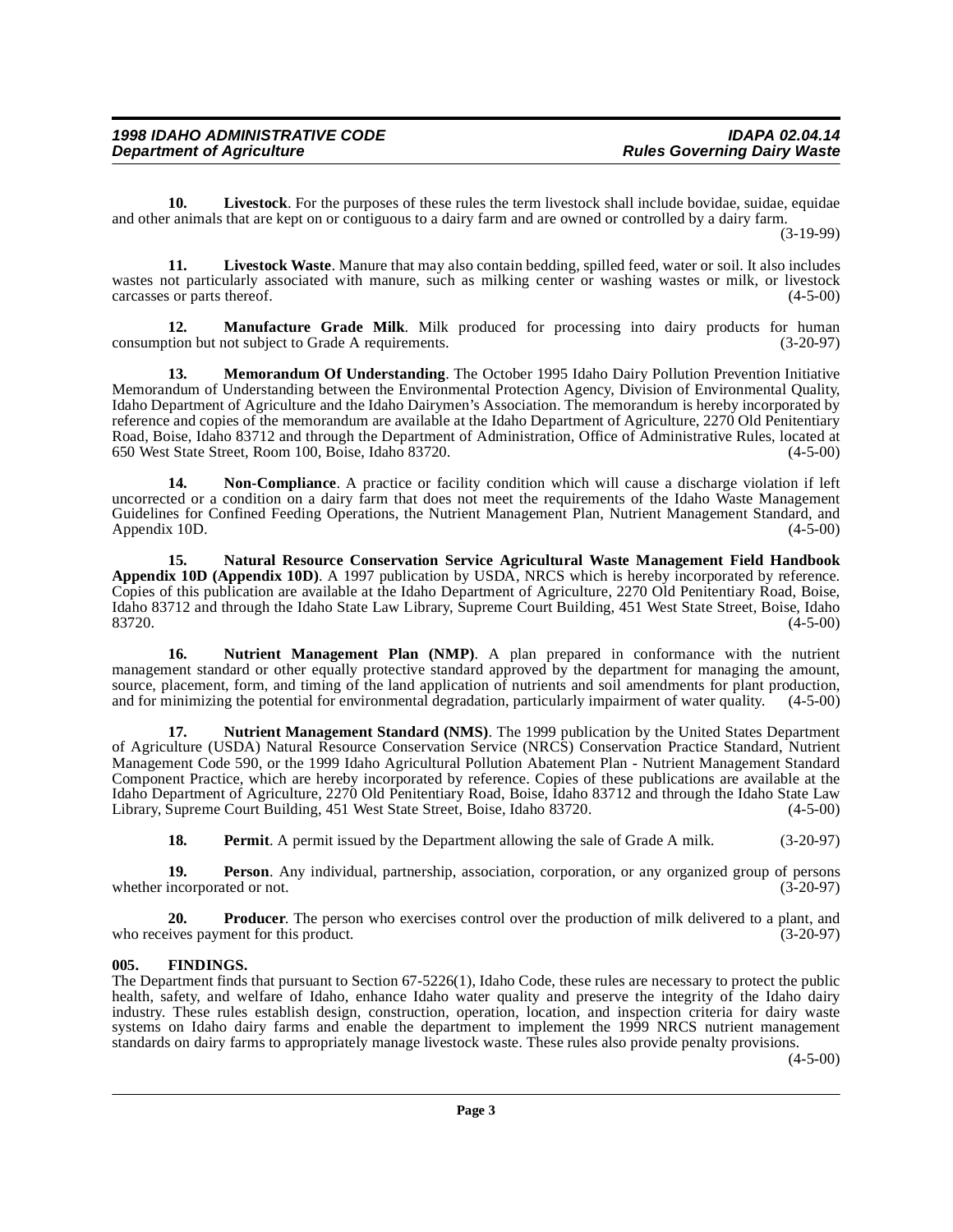#### <span id="page-3-0"></span>**006. -- 009. (RESERVED).**

#### <span id="page-3-15"></span><span id="page-3-1"></span>**010. PERMITS AND CERTIFICATION.**

No producer shall offer for sale or sell milk unless the producing dairy farm has been issued a Grade A permit or a Farm Certification from the Department. (3-20-97)

<span id="page-3-10"></span>**01. Grade A Permit**. A permit issued by the Department if the dairy farm complies with the requirements of the Pasteurized Milk Ordinance and has in place and operates a dairy waste system consistent with the Idaho Waste Management Guidelines for Confined Feeding Operations, NMP, NMS and Appendix 10D. (4-5-00)

<span id="page-3-9"></span>**02. Farm Certification**[. A certification issued by the Department if the dairy farm complies with the](http://www2.state.id.us/adm/adminrules/rules/idapa02/0405.pdf) requirements of IDAPA 02.04.05, "Rules Governing Manufacture Grade Milk," and has in place and operates a dairy waste system consistent with the Idaho Waste Management Guidelines for Confined Feeding Operations, NMP, [NMS, and Appendix 10D. \(4-5-00\)](http://www2.state.id.us/adm/adminrules/rules/idapa02/0405.pdf)

#### <span id="page-3-17"></span><span id="page-3-2"></span>**011. WASTE SYSTEM APPROVAL.**

The Department is authorized to approve the design, construction, operation, and location of dairy waste systems. These systems must conform to the Idaho Waste Management Guidelines for Confined Feeding Operations, NMP, NMS, and Appendix 10D. (4-5-00)

#### <span id="page-3-12"></span><span id="page-3-3"></span>**012. INSPECTIONS.**

Each dairy farm shall be inspected by an inspector or fieldman at least annually or at intervals sufficient to determine that dairy waste has been managed to prevent an unauthorized discharge or contamination of surface and ground water. An official inspection report form as described in Section 013 will be completed at the time of inspection.

 $(4-5-00)$ 

#### <span id="page-3-11"></span><span id="page-3-4"></span>**013. INSPECTION REPORT FORMS.**

An inspection report form shall be established by the Department based on parameters established in the Idaho Waste Management Guidelines for Confined Feeding Operations, NMP, NMS, and Appendix 10D. Each inspection item on the form shall indicate compliance and non-compliance. (4-5-00)

#### <span id="page-3-8"></span><span id="page-3-5"></span>**014. COMPLIANCE SCHEDULES.**

**01. Non-Compliance Or Discharge Violations Identified**. When the Director identifies items of noncompliance or discharge violations, the deficiencies will be noted and discussed with the producer. Appropriate corrective actions will be identified and scheduled informally. The Director may develop a formal compliance schedule in the following cases: (4-5-00)

<span id="page-3-13"></span>

| а. | When corrective actions cannot be completed within thirty (30) days; | $(4-5-00)$ |
|----|----------------------------------------------------------------------|------------|
| b. | When corrective actions require significant capital investment;      | $(4-5-00)$ |

c. When informal schedules have not been complied with. (4-5-00)

**02. Re-Inspection**. Re-inspection of the dairy farm will be conducted as appropriate, to ensure compliance. A discharge violation shall be corrected immediately, when at all possible. (4-5-00)

#### <span id="page-3-14"></span><span id="page-3-6"></span>**015. PENALTIES.**

The Director may suspend the producer's permit or farm certification authorizing the producer to sell milk until such time that the dairy farm is in compliance. Repeat non-compliance violations on significant items, discharge violations, or violation of formal compliance schedule also may cause a dairy farm to lose authorization to sell milk. (3-20-97)

#### <span id="page-3-16"></span><span id="page-3-7"></span>**016. REINSTATEMENT.**

Whenever a producer has lost authorization to sell milk for human consumption under the provisions of Section 015, the producer may apply for reinspection. A reinspection, conducted by an inspector or fieldman, will be made; if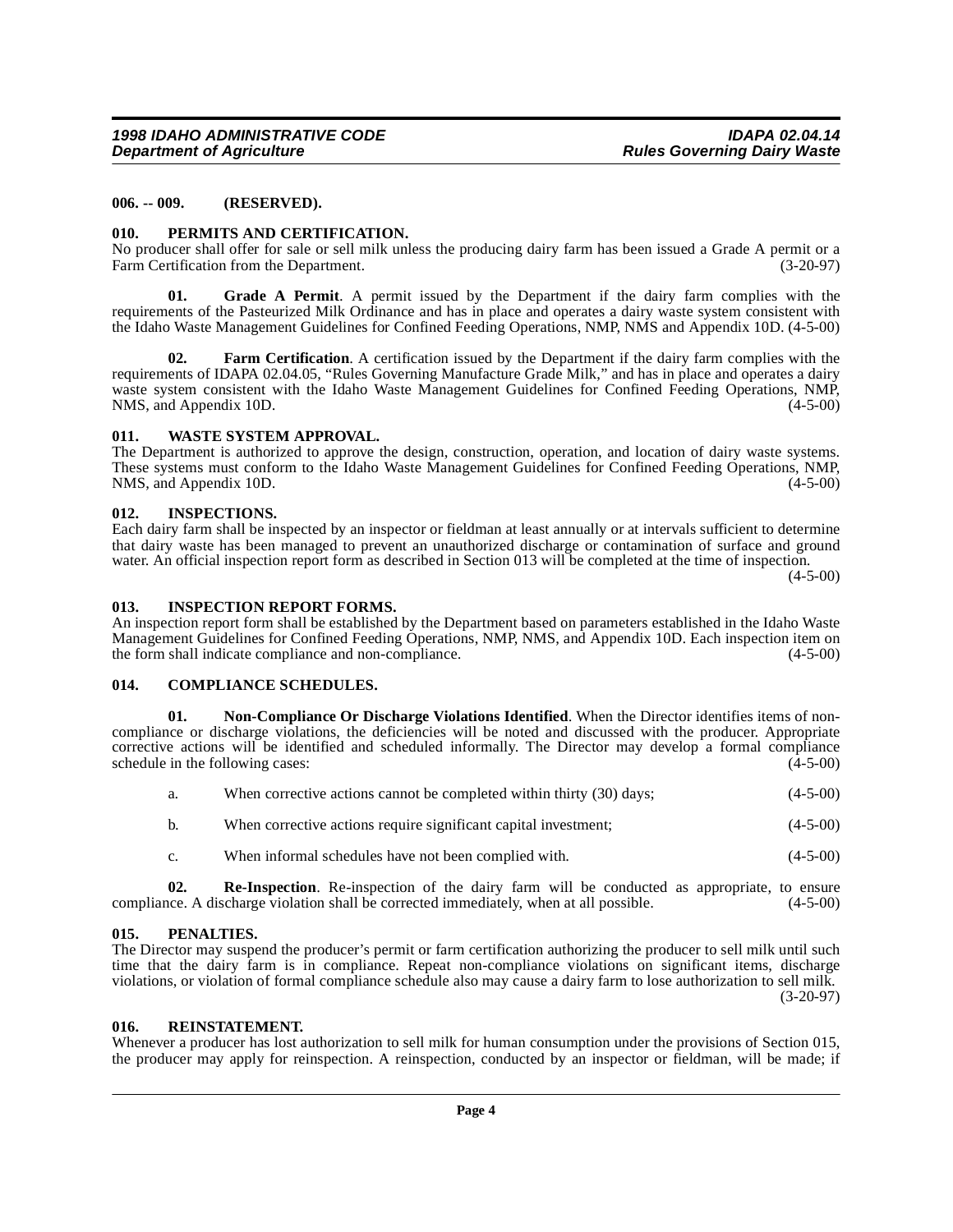#### **1998 IDAHO ADMINISTRATIVE CODE IDAPA 02.04.14 Department of Agriculture Agriculture Rules Governing Dairy Waste**

corrections have been made, the producer will be reinstated. (3-20-97)

#### <span id="page-4-2"></span><span id="page-4-0"></span>**017. DURATION.**

These rules will no longer be in effect if or when the Memorandum of Understanding defined in Subsection 004.13 is revoked or expires. (4-5-00)

<span id="page-4-1"></span>**018. -- 999. (RESERVED).**